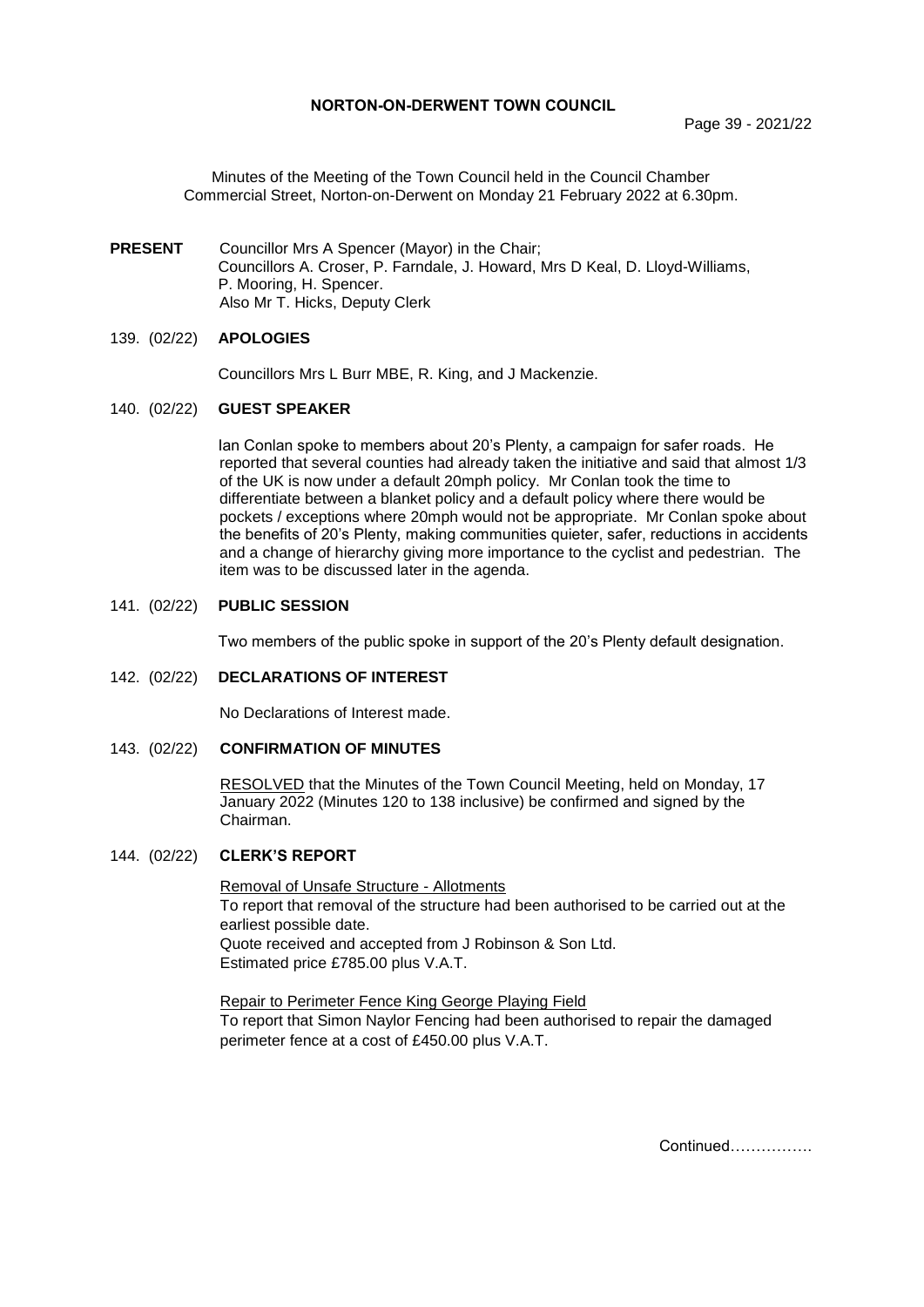Norton in Bloom To report that the proposal for the commercial contract for hanging baskets and barrier baskets, for summer 2022 is as follows; 24 Hanging Baskets **£744.00** 16 Barrier Baskets **E1408.00** Delivery Charges **E100.00** Watering & Maintenance **£1500.00** 

| Total commercial costs | £3752.00 plus V.A.T. |
|------------------------|----------------------|
|------------------------|----------------------|

North Yorkshire County Council - Locality Budget To report that Norton County Councillor Keane Duncan had offered to provide £5000.00 of funding towards the Skatepark ramps from his Locality Budget.

# 145. (02/22) **TOWN MAYOR'S REPORT**

The Mayor attended the Civic Service at Pocklington and although it was not attended by many local people the Mayor reported that it was a nice simple service in a beautiful old church with a bit of humour added by the Town Crier. Refreshments were served afterwards in the Arts Centre and the Mayor met up with Mayors from other areas including our close neighbours from Malton, Mayor Kerry Ennis and deputy Sue Hawes. The Mayor reported that The Arts Centre is quite a place but understands it is well supported by The East Riding.

The Mayor accompanied Deputy Paul Farndale to try to get some funding for a Jubilee party for the senior citizens. Cllr Farndale will say more about this under Agenda Item, Queens Platinum Jubilee.

# 146. (02/22) **FINANCIAL MATTERS**

- (a) Accounts paid and for payment The RFO reported that accounts nos. 235 to 249 inclusive, amounting to £22,894.85 had been paid since the last meeting of the Council. RESOLVED that account nos. 250 to 258 inclusive, amounting to £2,134.97 be paid. Payments to be made accordingly.
- (b) Financial report The financial report for the period 01.01.22 to 31.01.22 was received.
- (c) Budgetary monitoring The monitoring report for the period ending 31 January 2022 was received
- (d) Revised Budget Forecast Year Ending 31 March 2022 and 31 March 2023 The revised budget forecast was received

# 147. (02/22) **PLANNING MATTERS**

- (a) Planning applications referred to the Town Council by Ryedale District Council, for comment and/or recommendation were dealt with as follows: -
- 22/00059/HOUSE Erection of a single storey side extension 47 Park Road, Norton, YO17 9EA RESOLVED Recommend Approval
- 22/00111/HOUSE Erection of a two storey rear and side extension with integral garage and lower ground floor basement level added and erection of a detached garage 2 Park Road, Norton, YO17 9EA RESOLVED Recommend Approval

Continued…………….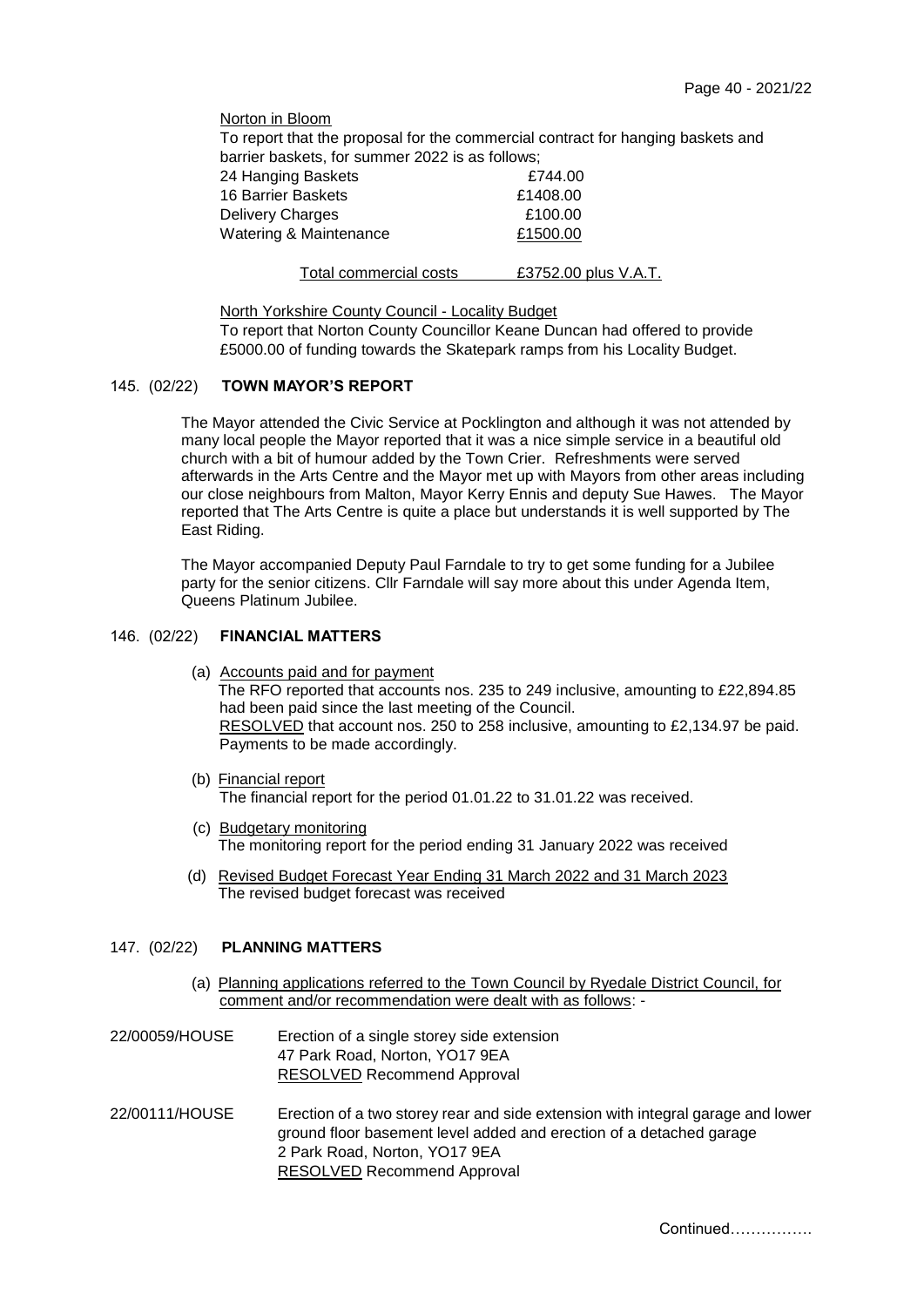22/00137/FUL Formation of new ground floor entrance and change of use of first floor office to form 1no. one bedroom flat (retrospective application) 2 Parliament Street, Norton, YO17 9HE RESOLVED Recommend Approval

(b) To receive decisions notified by Ryedale District Council.

| <u>Approved</u> | Erection of two storey side extension                                           |
|-----------------|---------------------------------------------------------------------------------|
| 21/01649/HOUSE  | 20 Rosedale Avenue Norton Malton YO17 9DL                                       |
| 21/00011/HOUSE  | Erection of a single storey rear extension<br>2 Langley Drive, Norton, YO17 9AR |

#### 148. (02/22) **SKATE PARK UPDATES**

Members were informed that there had been an informal meeting with members of the Campaign Group and MNAP representatives about the progress of the front of the park and a discussion on the quotes received to date. Members of the Campaign Group and MNAP were receptive to the progress and were notified that the vote on the matter would be soon. Members were also informed that the structural survey report had not arrived and that the clerk would chase. A statement from the County Councillor was read out by his representative, in support of the re-opening of the skate park, support for the half pipe and support for the £50,000 District Council funding. Members took this opportunity to acknowledge the £5,000 sum kindly donated by the County Councillor from his Locality Budget towards the skate park ramps.

# 149. (02/22) **20's PLENTY**

Members discussed the campaign, and the presentation made by Mr Conlan. Members discussed whether it was too early to make the decision, and should further information be sought from the police, press, members of the public etc. Members took a vote on this amendment to defer and it was lost. It was therefore; RESOLVED 1. That the Council supports the 20s Plenty Campaign for Norton and the areas that Norton cover. 2. That the Council support a default 20mph speed limit in built up areas of North Yorkshire where Parishes request it.

#### 150. (02/22) **CCTV**

Members discussed the CCTV provision in general as well as at the Skate Park. Members were concerned that the footage was not getting viewed fast enough and has asked if the office were able to view the CCTV. The clerk confirmed that an enhanced disclosure and barring service clearance was required and that it would be best to place the footage with professional CCTV monitors. The towns of Malton and Norton, operated by Ryedale Cameras in Action (RCIA), has such a system, where the CCTV is monitored by Scarborough Borough Council.

RESOLVED The clerk to investigate putting the CCTV monitoring on the RCIA system, with associated costs etc.

Continued…………….